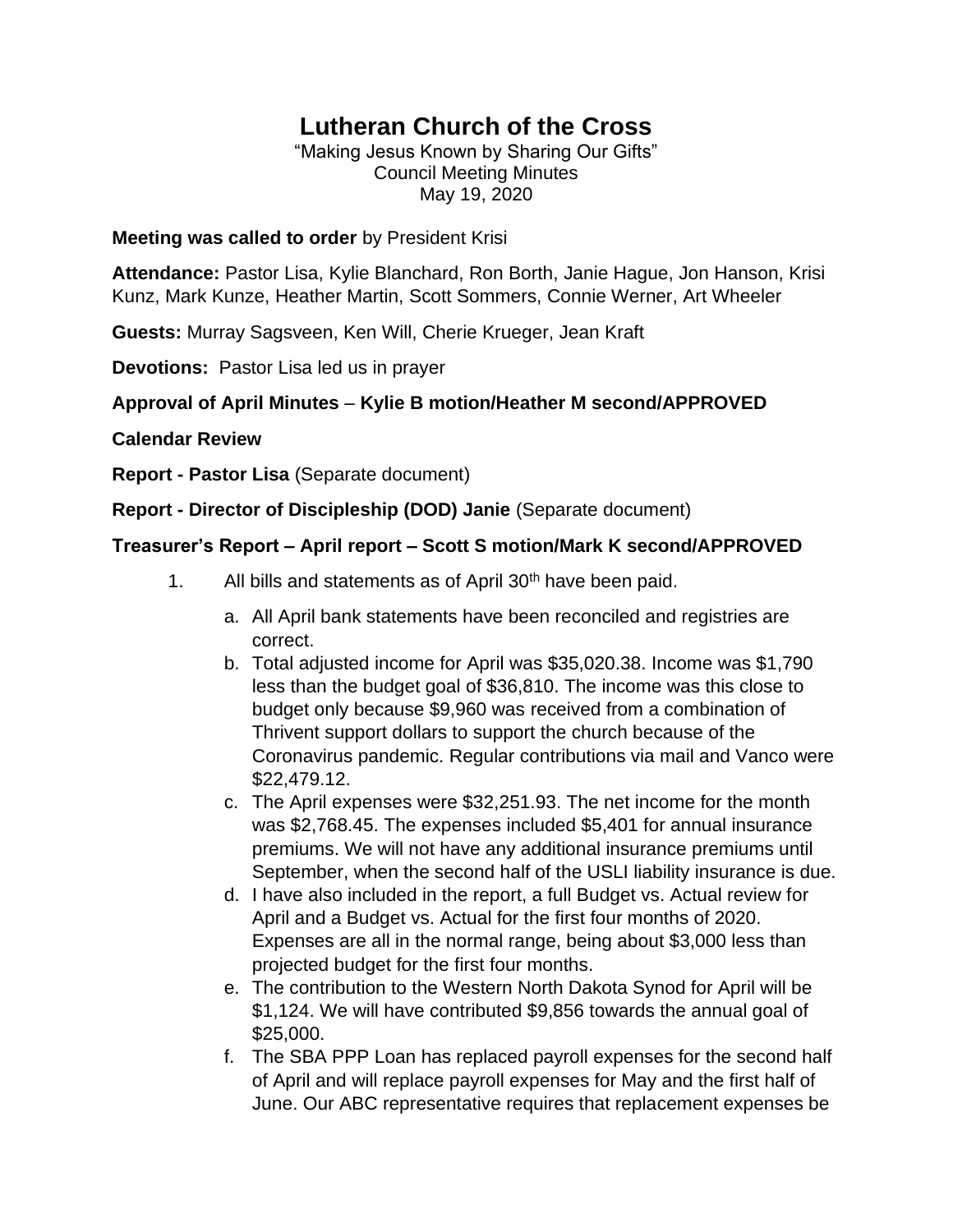confined to 8 weeks from April 12 to June 12. My best estimate at this point, is that on June 12, we may have only several hundred dollars left in the dedicated account. Robin's hours and utility expenses are variables in this estimate.

- 2. Art distributed a Current Cashflow to all members
- 3. SBA PPP Loan Update
	- a. \$10K balance
		- b. Ken Will raised objection to our applying for the SBA PPP loan, considering it "debt" and hopes that we, as a council, are not setting a precedence for future financial obligations. It is stated in the constitution that before incurring debt, the council must have approval from the congregation.
		- c. Murray Sagsveen clarified the Synods interpretation of the loan application and their determination of a loan versus a grant. If funds are used appropriately, it can be considered as a grant and there are no restrictions on the council to apply for a grant on behalf of the congregation.
- 4. Pastor Lisa asked about sending out a letter regarding stewardship and continued giving during this time. It was agreed that it would be a good thing to do and Krisi will coordinate with Pastor Lisa on the content of the letter.
- 5. Ken Will suggested and offered to make phone calls to members, checking on their health and welfare. It was noted that this has been accomplished once, but maybe it should be done again and on a frequent basis.
- 6. Ken also suggested a campaign of some kind to assist in the stewardship and offering request.

## **Old Business:**

## **New Business:**

- 1. Streaming System Issues Tom Harris updated us on the streaming issues that we are having, specifically the cameras. Main issue is that we have a lesser quality analog to digital converter that needs to be replaced, as well as analog cameras dating back to 2011.
	- a. \$5.2K remains for media upgrades
	- b. It was suggested that we upgrade the converter as a temporary fix and Tom will present options and estimates at the June meeting.
- 2. Lawn Care Jon Hanson will continue the lawn mowing and Ken Will will again spray for weeds
- 3. Synod Assembly has been moved to July 17. Baron Blanchard and Brett Gurholt are voting members.
- 4. Congregational Survey. Prior to resuming "face to face" church services, a survey will be sent by email, asking members for their input on process and conditions that they feel necessary for health and safety.